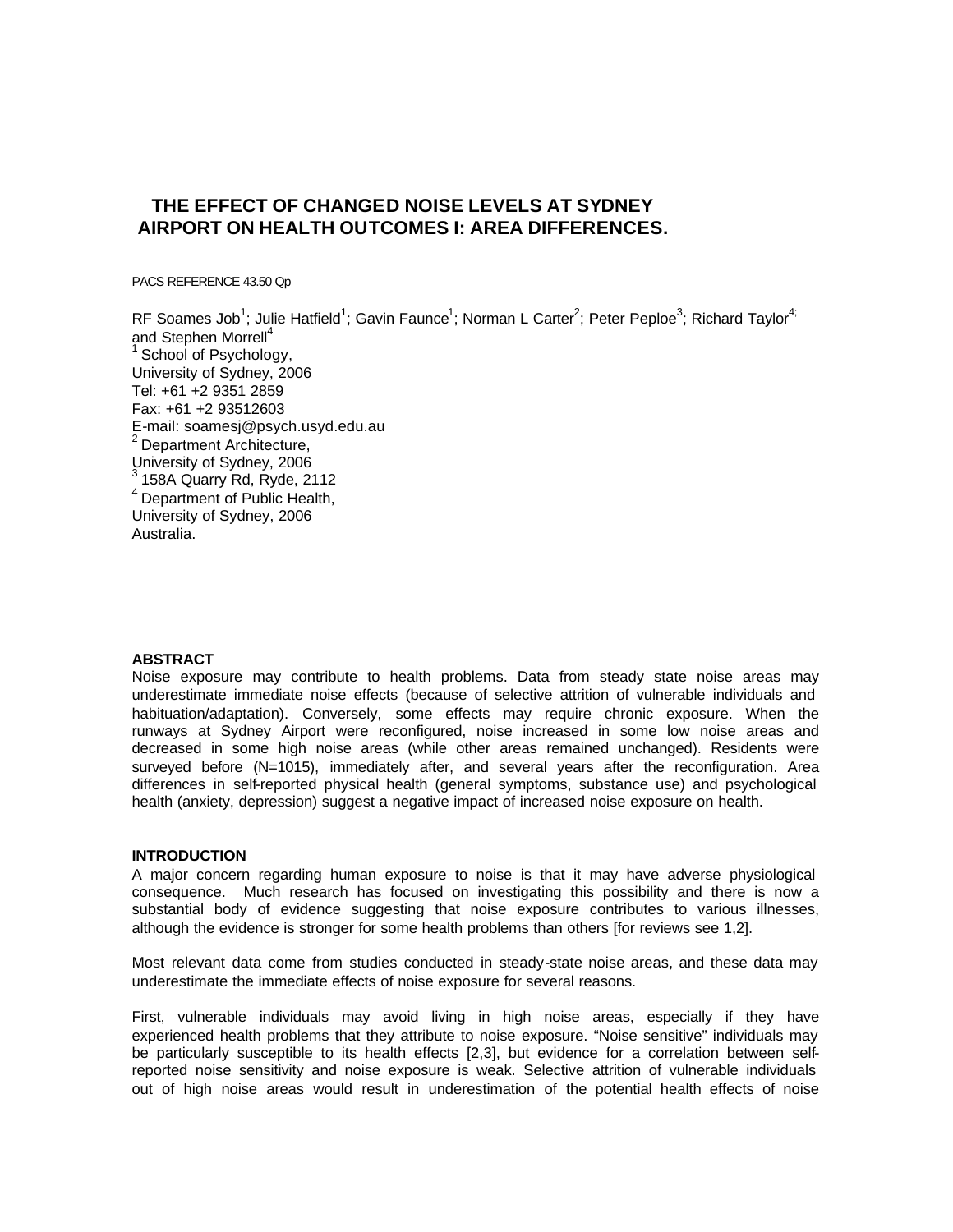(although not of the actual effects) when dose-response relationships are generated from steadystate noise area data.

Second, responses to noise may adapt, so that dose-response curves generated from steady-state noise area data identify relationships with adapted levels. Predictions based on these curves underestimate initial responses to a new noise source (and thus the potential health effects of noise), although this may reflect over-reaction rather than adaptation [4]. Adaptation refers to a temporarily reduced sensory responsiveness with repeated or extended stimulus exposure. Several illness-relevant responses to noise do appear to reduce with time, including peripheral vasoconstriction (under some conditions [5,6, but see 7]) and several indicators of sleep disturbance (body movements within each night and probability of awakening [1]). In contrast, minimal response reduction has been observed for cardiac response during sleep [8], body movements across nights [9,10], shifts towards earlier sleep stages<sup>1</sup>, and reaction to noise (dissatisfaction, annoyance etc) [11,12]. However, failure to observe adaptation in field studies may itself be due to testing in steady state noise areas, where adaptation has already occurred. Indeed, human laboratory studies show reductions in response to noise relatively early in the exposures [13,14,15,16]. Of course, adaptation may actually reduce negative physiological health effects of noise – if these effects require responses that are provoked repeatedly or for extended periods. For example, hypertension may require repeated or prolonged blood pressure elevations.

Apparent reduction in response to a particular noise "dose" may be produced by habituation as well as adaptation. Habituation refers to a reduced response to the sensory input detected, and its possible implications for physiological noise effects are less clear than for adaptation (although continued responses to sensory input, such as annoyance, may have unhealthy effects [17]).

The present socio-acoustic survey was conducted before, within one year after, and again six years after reconfiguration of runways at Sydney Airport resulted in noise increases in some low noise areas (but not others), and noise decreases in some high noise areas (but not others). For various health effects of exposure to aircraft noise, baseline measures were compared to postreconfiguration and follow-up measures in each noise area.

# **METHODS**

#### Subjects and Sample Selection

Residents were andomly selected from areas selected on the basis of location relative to Sydney (Kingsford Smith) Airport to produce a 2x2 design; initial noise level was "high" or "low" and noise level either changed or to remained unchanged, due to runway reconfiguration. Sampling aimed to achieve similar representation of the four areas thus produced- "high to high" (High/High), "high to low" (High/Low), "low to low" (Low/Low), "low to high" (Low/High). From random starting points, every 7th residence along a predetermined path was approached, and one respondent selected within each household using the "last birthday" technique, without replacement. Before the reconfiguration (pre-reconfiguration stage), 532 female and 482 male residents were interviewed. Up to one year after the reconfiguration (post-reconfiguration stage), 110 female and 108 male residents (not from the pre-reconfiguration sample) were interviewed. About 6 years after the reconfiguration (follow-up stage), 95 female and 71 male pre-reconfiguration respondents were reinterviewed. In addition, a further 232 female and 175 male participants from residences nearby and similar to the pre-reconfiguration residences were interviewed.

# Materials

A structured interview (based on previous socio-acoustic surveys [18] and pilot results) assessed health, reactions to noise (dissatisfaction, affectedness, annoyance), attitudes to the noise source, noise sensitivity, demographic variables and noise-induced activity disturbance. At the pre- and post-reconfiguration stage, subjects indicated which of 9 symptoms (startle, irritability, headaches,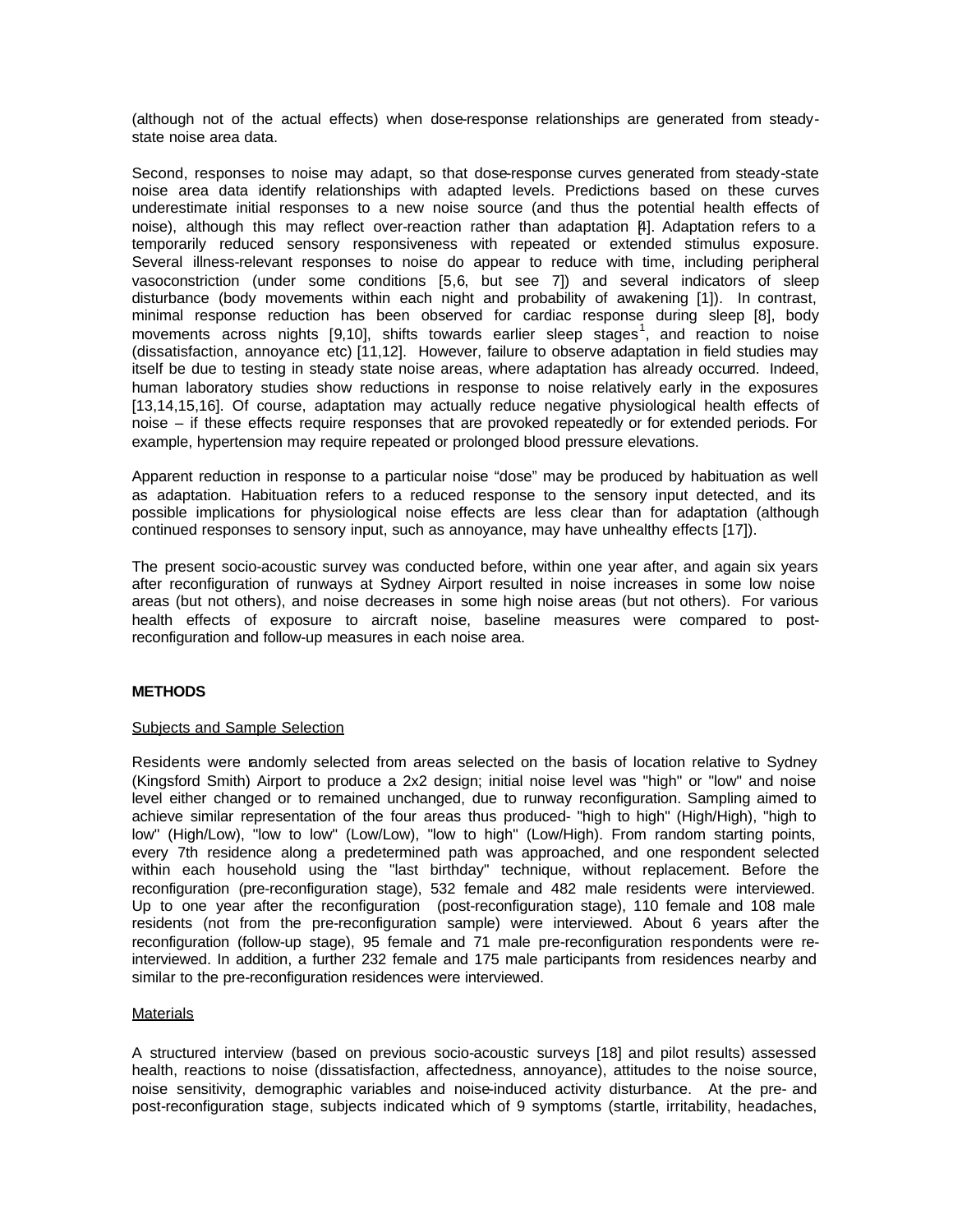tenseness/nervousness, edginess, tiredness/listlessness, difficulty sleeping, upset stomach, health effects generally) they experienced in response to noise. At the follow-up stage edginess, tiredness, and difficulty sleeping were omitted. A general-symptoms index was computed by averaging experienced symptoms. Subjects also indicated whether they had increased, decreased, or not changed their use of each of 5 substances (cigarettes, alcohol, tranquillisers, sleeping pills or headache pills) as a result of noise exposure. Subjects could also indicate that they had never used these substances. Subjects also completed the POMS Depression, Anxiety and Anger scales (19 items [19]) (as well as Grossarth-Matticek health risk personality questionnaire).

#### Procedure

Before the reconfiguration, a letter was first sent to each selected residence announcing the investigation. Then trained interviewers door-knocked at these residences and asked to speak to the person over 18 living at the residence who last had a birthday. If an eligible individual agreed to participate, the structured interview was conducted before they completed the questionnaires while the interviewer waited. Respondents were told that the researchers may want to re-interview them at a later time. At the post-reconfiguration stage, subjects were sampled employing the same selection technique as was employed at the pre-reconfiguration stage, with the additional requirement hat subjects not have participated in the pre-reconfiguration stage. Around six years later (follow-up stage), people who had been interviewed at the pre-reconfiguration stage were telephoned to make an appointment for re-interview. Up to three attempts were made to contact each respondent. Respondents were re-interviewed in their homes, and again completed some questionnaires. In addition, a new sample was collected by door-knocking at residences nearby and similar to residences housing respondents from the pre-reconfiguration stage. Respondent selection from the residences proceeded as for the pre-reconfiguration stage.

#### **RESULTS**

# Changes in Noise-related Symptoms in Each Noise Change Area

*Table 1. Mean (and standard deviation) scores on the noise-related symptoms index at prereconfiguration (3 item/2 item), post-reconfiguration and follow-up within each of the 4 noise change areas.\*=differs from pre-reconfiguration at .05 level.*

|           | High/High               | Low/High                      | High/Low                   | Low/Low                                |
|-----------|-------------------------|-------------------------------|----------------------------|----------------------------------------|
| Pre       | .23V<br>.26(.23)<br>.28 | $.26$ )<br>.20<br>(.26)<br>ີາ | .23(.25)<br>.25<br>.25     | .13 <sub>1</sub><br>.06(0.13)<br>.06 ( |
| Post      | $(.25)^*$<br>.38 (      | $.30(.23)$ *                  | $.15(.24)^*$               | (.18)<br>.06                           |
| Follow-up | .26)<br>ົ<br>.∠∠        | (.24)<br>ົ<br>. 44            | $.29^{\circ}$<br>ົ<br>ں ے. | $.18)$ *<br>.09                        |

Separate two-tailed independent samples t-tests were conducted to compare pre-reconfiguration with post-reconfiguration and follow-up means within each noise change area. Noise-related symptoms significantly increased from pre- to post-reconfiguration in the High/High area (t<sub>305</sub> = -2.80, p = .005) and the Low/High area ( $t_{306}$  = -2.36, p = .019). Noise-related symptoms significantly decreased from pre- to post-reconfiguration in the High/Low area ( $t_{308}$  = 2.69, p = .007). No significant change in noise-related symptoms was observed from pre- to post-reconfiguration in the Low/Low area (t<sub>301</sub> = -.07, p = .947). Noise-related symptoms were significantly greater at follow-up than at pre-reconfiguration in the Low/Low area  $(t_{379} = -2.34, p = .020)$ , but did not change significantly in the High/High, Low/High, or High/Low area (highest nonsig.  $t_{399} = 1.57$ , p = .116).

#### Changes in Noise-related Substance Use from in Each Noise Change Area

For each substance, separate chi-square tests were conducted to compare pre-reconfiguration with post-reconfiguration and follow-up response percentages within each noise change area. A significant change in response percentages was observed for use of headache pills in the Low/High area  $\chi^2_{2,248}$  = 7.50, p = .024), with a higher percentage of subjects reporting increased use of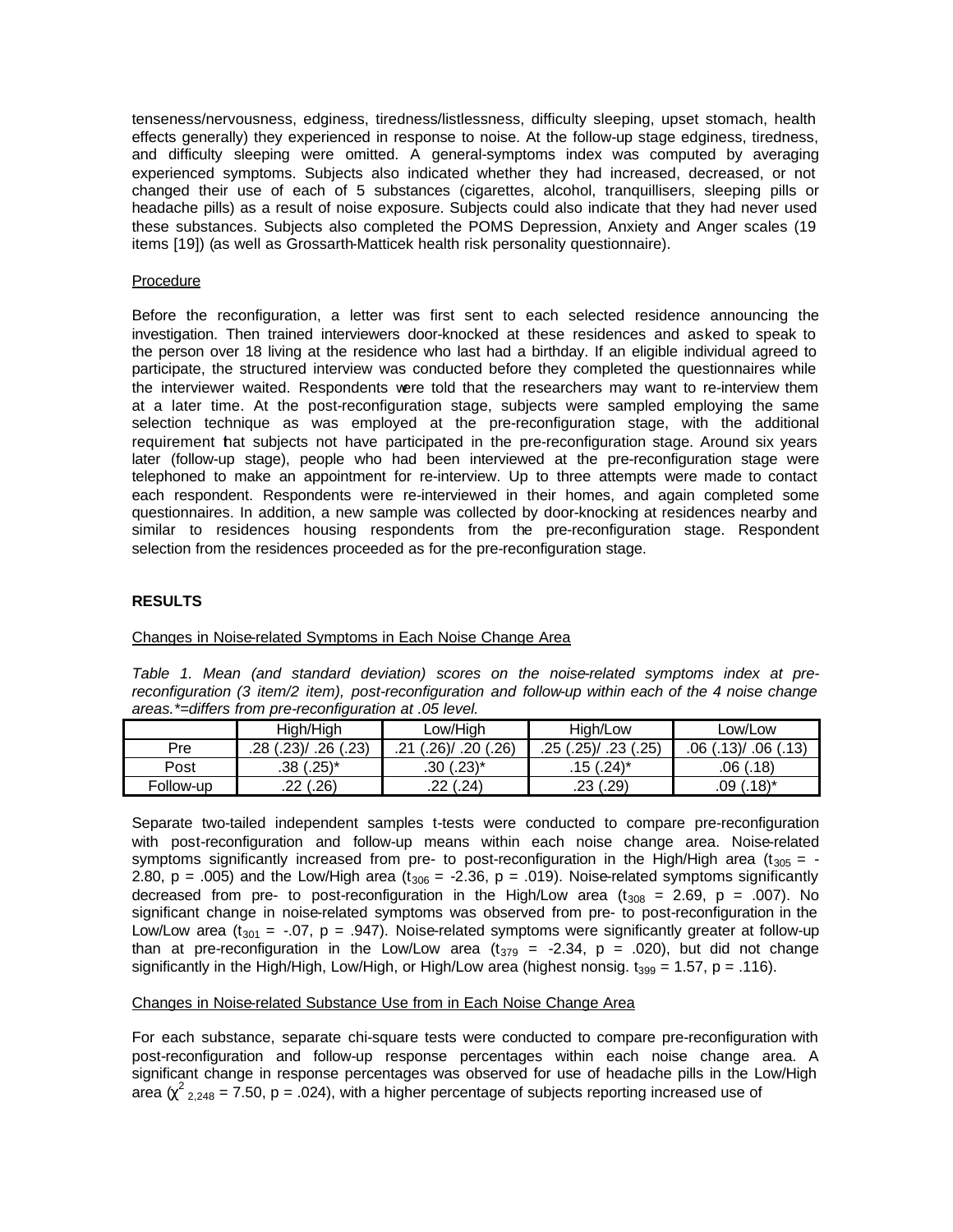|                  | High/High        |                       | Low/High |                  | High/Low         |            | Low/Low          |                   |                  |                  |                         |                       |
|------------------|------------------|-----------------------|----------|------------------|------------------|------------|------------------|-------------------|------------------|------------------|-------------------------|-----------------------|
|                  | Pre              | Post                  | $F-up$   | Pre              |                  | Post F-up* | Pre              | Post              | $F-up$           | Pre              | $\overline{Post}$       | $F-up$                |
| Not affected     | 71.7             | 69.8                  | 70.7     | 78.2             | 73.6             | 65.7       | 60.1             | 71.7              | 55.9             | 70.9             | 73.1                    | 60.0                  |
| Reduced          | 1.2              | 0.0                   | 0.0      | 0.0              | 0.0              | 2.9        | 0.4              | 0.0               | 1.4              | 0.8              | 0.0                     | 0.0                   |
| Increased        | 2.4              | 5.7                   | 3.4      | 2.7              | 3.8              | 4.3        | 1.6              | 1.7               | 2.1              | 0.4              | 0.0                     | 0.9                   |
| Never used       | 24.8             | 24.5                  | 26.5     | 19.1             | 22.6             | 27.11      | 37.9             | 26.7              | 40.6             | 27.9             | 26.9                    | 39.1                  |
|                  |                  |                       |          |                  |                  |            |                  |                   |                  |                  | b) cigarette use.       |                       |
|                  |                  | High/High             |          | Low/High         |                  | High/Low   |                  |                   | Low/Low          |                  |                         |                       |
|                  | Pre              | Post                  | $F-up$   | Pre              | Post             | $F-up$     | Pre              | Post              | $F-up$           | Pre              | Post                    | F-up                  |
| Not affected     | 33.9             | 42.3                  | 19.7     | 46.3             | 39.6             | 29.3       | 37.5             | 50.8              | 21.7             | 51.4             | 59.6                    | 19.1                  |
| Reduced          | 0.8              | 0.0                   | 0.0      | 0.4              | 0.0              | 0.7        | 0.8              | 1.7               | 0.7              | 0.4              | 0.0                     | 0.0                   |
| Increased        | $\overline{3.1}$ | $\overline{5.8}$      | 4.8      | $\overline{3.5}$ | $\overline{3.8}$ | 4.3        | $\overline{2.0}$ | 0.0               | $\overline{2.8}$ | 0.4              | 0.0                     | $\overline{0.9}$      |
| Never used       | 62.2             | 51.9                  | 75.5     | 49.8             | 56.6             | 65.7       | 59.7             | 47.5              | 74.8             | 47.8             | 40.4                    | 80.0                  |
|                  |                  |                       |          |                  |                  |            |                  |                   |                  |                  |                         | c) tranquilliser use. |
|                  | High/High        |                       |          | Low/High         |                  | High/Low   |                  | Low/Low           |                  |                  |                         |                       |
|                  | Pre              | Post                  | $F-up$   | Pre              | Post             | F-up       | Pre              | Post              | F-up             | Pre              | Post                    | $F-up$                |
| Not affected     | 31.1             | 28.3                  | 13.0     | 33.9             | 22.6             | 18.7       | 32.8             | 50.0              | 22.4             | 46.2             | 59.6                    | 12.7                  |
| Reduced          | 0.0              | 0.0                   | 0.0      | 1.2              | 0.0              | 0.7        | 0.8              | 1.7               | 1.4              | 0.0              | 1.9                     | 0.0                   |
| Increased        | $\overline{3.5}$ | 7.5                   | 3.4      | 3.9              | 7.5              | 5.0        | 5.5              | 1.7               | 3.5              | $\overline{1.2}$ | $\overline{0.0}$        | 0.9                   |
| Never used       | 65.4             | 64.2                  | 83.6     | 61.1             | 69.8             | 75.5       | 60.9             | 46.7              | 72.7             | 52.6             | 38.5                    | 86.4                  |
|                  |                  |                       |          |                  |                  |            |                  |                   |                  |                  |                         | d)sleeping pill use.  |
|                  |                  | High/High<br>Low/High |          |                  | High/Low         |            |                  | Low/Low           |                  |                  |                         |                       |
|                  | Pre              | Post                  | $F-up$   | Pre              | Post             | $F-up$     | Pre              | Post              | F-up             | Pre              | Post                    | F-up                  |
| Not affected     | 21.7             | 28.3                  | 11.0     | 28.4             | 17.0             | 14.3       | 24.9             | 50.0              | 17.5             | 41.4             | 59.6                    | 11.8                  |
| Reduced          | 0.4              | 0.0                   | 0.0      | 0.8              | 0.0              | 0.0        | 0.4              | 0.0               | 0.0              | 0.0              | 0.0                     | 0.0                   |
| Increased        | 3.5              | 1.9                   | 8.2      | 4.3              | 7.5              | 5.7        | 3.2              | 0.0               | 5.6              | 2.0              | 0.0                     | 0.9                   |
| Never used       | 74.4             | 69.8                  | 80.8     | 66.5             | 75.5             | 80.0       | 71.5             | 50.0              | 76.9             | 56.6             | 40.4                    | 87.3                  |
|                  |                  |                       |          |                  |                  |            |                  |                   |                  |                  | e) headache tablet use. |                       |
|                  |                  | High/High<br>Low/High |          | High/Low         |                  | Low/Low    |                  |                   |                  |                  |                         |                       |
|                  | Pre              | Post                  | $F-up$   | Pre              | Post*            | F-up       | Pre              | Post              | F-up             | Pre              | $\overline{Post}$       | F-up                  |
| Not affected     | 61.0             | 54.7                  | 63.7     | 65.4             | 56.6             | 65.0       | 62.5             | 70.0              | 57.3             | 69.3             | 69.2                    | 75.5                  |
| Reduced          | 0.4              | 0.0                   | 0.7      | 1.9              | 0.0              | 2.9        | 2.0              | 1.7               | 0.0              | 0.4              | 0.0                     | 1.8                   |
| <b>Increased</b> | 16.1             | 20.8                  | 14.4     | 12.1             | 26.4             | 10.7       | 11.5             | 8.3               | 14.0             | $\overline{2.8}$ | 1.9                     | 5.5                   |
| Never used       | 22.4             | $\overline{24.5}$     | 21.2     | 20.6             | 17.0             | 21.4       | 24.1             | $\overline{20.0}$ | 28.7             | 27.5             | 28.8                    | 17.3                  |
|                  |                  |                       |          |                  |                  |            |                  |                   |                  |                  |                         |                       |

*Table 2. Percentage of each of four responses at pre-reconfiguration, post-reconfiguration, and follow-up within each of the 4 noise change areas, for noise-related a) alcohol use.*

*\*=differs from pre-reconfiguration at .05 level.*

headache pills due to aircraft noise at post- than at pre-reconfiguration. No significant change in response percentages was observed within any area for alcohol, cigarette, tranquilliser, or sleeping pill use (p > .1 in all cases). While few changes in response percentages reached conventional statistical significance, the percentage of subjects reporting increased substance use due to aircraft noise tended to be greater at post- than at pre-reconfiguration in the High/High and Low/High areas, and smaller at post- than at pre-reconfiguration in the High/Low and Low/Low areas. A significant change in response percentages was observed for alcohol use in the Low/High area  $\chi^2_{2,310}$  = 9.49,  $p = .009$ ), but this is mostly due to an increase in the number of respondents who reported that they had "never used" alcohol at follow-up than at pre-reconfiguration. A significant change in response percentages was also observed for sleeping pill use in the High/High area  $\chi^2_{2,93} = 9.66$ , p = .008), with a higher percentage of subjects reporting increased use of sleeping pills due to aircraft noise at follow-up than at pre-reconfiguration. No significant change in response percentages was found in any area with regard to cigarette, tranquilliser, or headache pill use ( $p > .1$  in all cases).

#### Changes in Mood in Each Noise Change Area

Separate two-tailed independent samples t-tests were conducted to compare pre-reconfiguration with post-reconfiguration and follow-up means within each noise change area.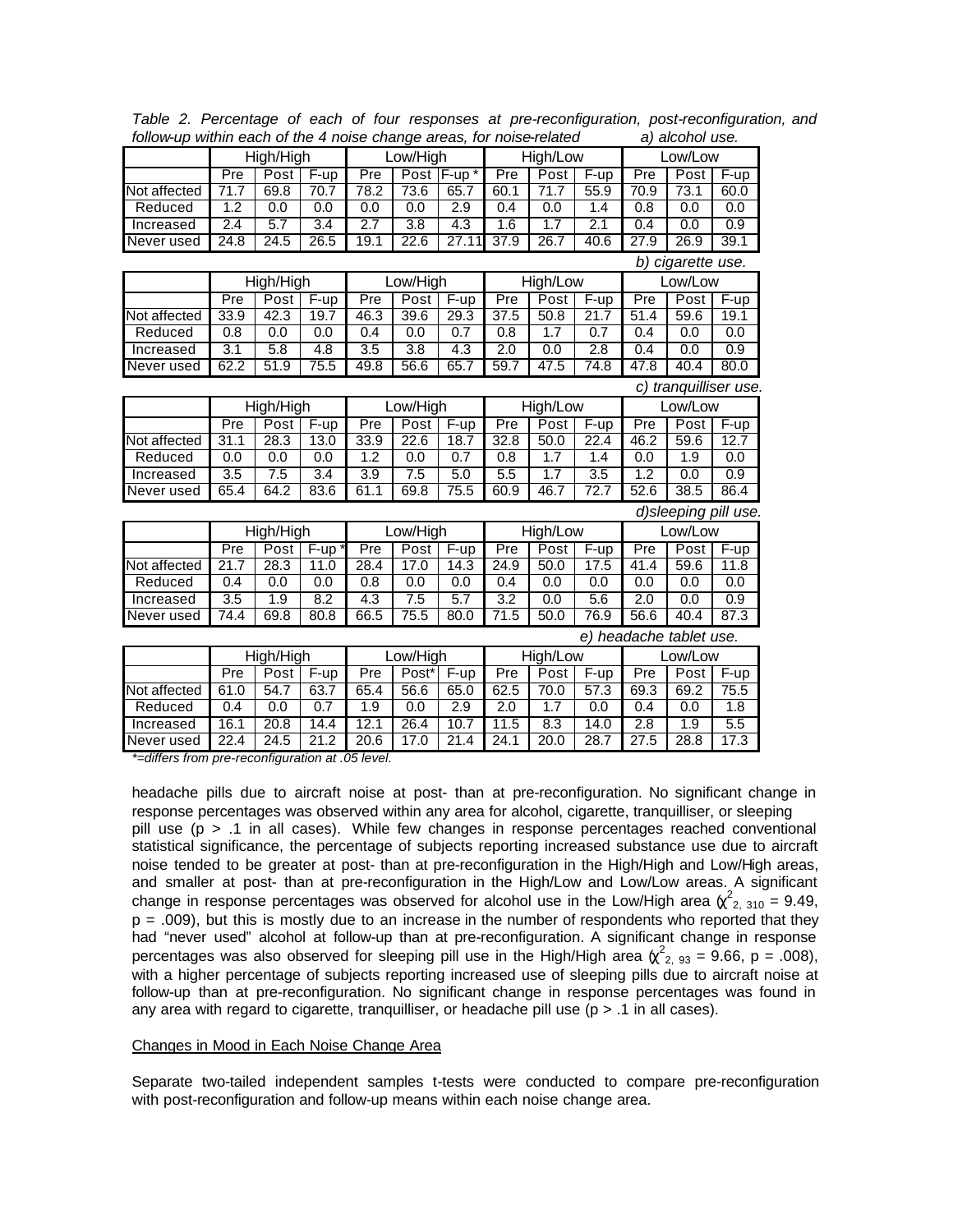*Table 3. Mean (and standard deviation) depression at pre-reconfiguration, post-reconfiguration and follow-up within each of the 4 noise change areas (High/High, Low/High, High/Low, Low/Low). \*=differs from pre-reconfiguration at .05 level.*

|           | High/High   | Low/High    | Hiah/Low    | Low/Low   |
|-----------|-------------|-------------|-------------|-----------|
| Pre       | (66)<br>.56 | .74)<br>.58 | (.65<br>.52 | .49 (.53) |
| Post      | 0.83        | .79)        | (.65)       | $(.40)^*$ |
|           | .73         | .63         | .48 /       | .07       |
| Follow-up | (.85)       | .79)        | $0.86$ *    | (.76)     |
|           | .66         | .64         | .70         | .62       |

*Table 4. Mean (and standard deviation) anxiety at pre-reconfiguration, post-reconfiguration, and follow-up within each of the 4 noise change areas (High/High, Low/High, High/Low, Low/Low). \*=differs from pre-reconfiguration at .05 level.*

|           | High/High            | ∟ow/High         | Hiah/Low                 | ∟ow/Low      |
|-----------|----------------------|------------------|--------------------------|--------------|
| Pre       | (.72)<br>J.94        | 82)<br>1.01      | フフ<br>.86<br>.           | .76(.66)     |
| Post      | .98) *               | .02<br>.         | 73)<br>.82               | .50)<br>.73  |
| Follow-up | $.87^{\circ}$<br>.06 | 79)<br>റാ<br>.∪ט | .83'<br>.98 <sup>°</sup> | (.75)<br>.79 |

Depression scores decreased significantly from pre- to post-reconfiguration in the Low/Low area  $(t_{299} = 2.46, p = .014)$ , but did not change significantly in the High/High, Low/High, or High/Low areas (highest nonsignificant  $t_{303} = -1.60$ , p = .112). Anxiety scores increased significantly from preto post-reconfiguration in the High/High area ( $t_{304}$  = -2.04, p = .042), but did not change significantly from pre to post-reconfiguration in any other area (highest nonsignificant  $t_{298} = .31$ , p = .755). Depression scores increased significantly from pre-reconfiguration to follow-up in the High/Low area  $(t_{377} = -2.32, p = .021)$ , but did not change significantly in the High/High, Low/High, or Low/Low areas (highest nonsignificant  $t_{373} = -1.91$ , p = .057). Anxiety scores also did not change significantly from pre-reconfiguration to follow-up in any area ( $p > 0.1$  in all cases).

# **CONCLUSIONS**

The pre- versus post-reconfiguration comparisons support the literature suggesting that noise may have a detrimental effect on health. The incidence of noise-related general symptoms increased significantly in areas in which noise increased, and decreased significantly in areas in which noise decreased. The percentage of respondents who reported that they had increased their use of headache pills as a result of noise also increased in areas in which noise increased (and while a similar pattern of results was observed in the use of other substances, changes were not statistically significant).

These differences were no longer observed at follow-up, which differed significantly from prereconfiguration only in terms of having *increased* levels of depression in areas in which noise was supposed to *decrease*. These results support the claim that the initial effects noise exposure may adapt, and thus the claim that dose-response curves established in steady state noise areas may underestimate these effects.

Pre- versus post-reconfiguration comparisons also support the hypothesis that some health effects may increase with chronic exposure. The incidence of noise-related general symptoms, and anxiety levels, increased significantly in areas with ongoing exposure to high noise levels. Further, depression levels decreased significantly in areas with ongoing low noise exposure, although no significant effect (i.e. a nonsignificant increase) was observed in areas with ongoing high noise exposure.

Similarly, the percentage of respondents who reported that they had increased their use of sleeping pills as a result of noise (or had previously never used them) increased in areas with ongoing high noise exposure. However, the differences observed at post-reconfiguration were not observed at follow-up, and there was an *increased* incidence of noise-related general symptoms in the area with